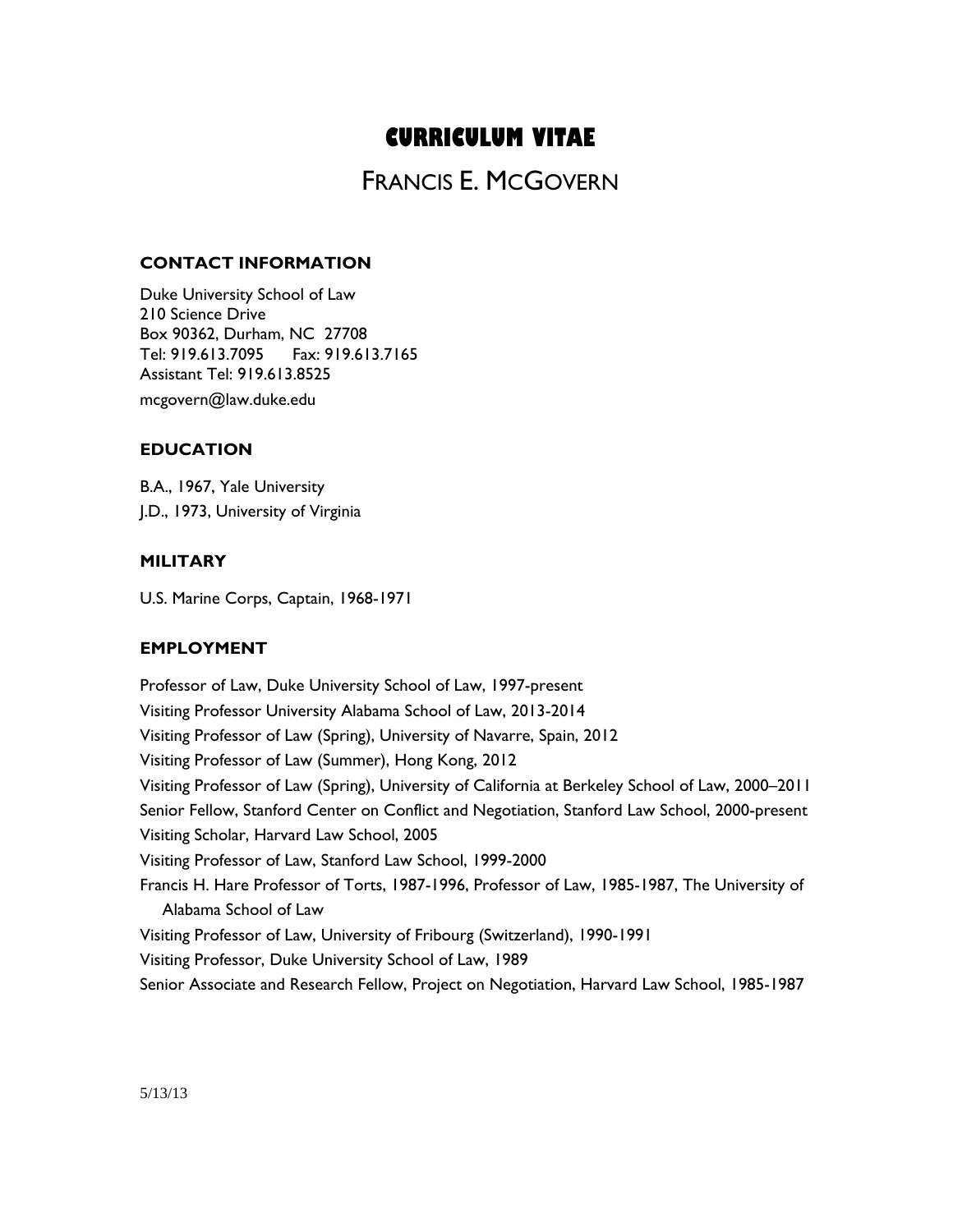Visiting Professor, Massachusetts Institute of Technology, 1984-1985 Visiting Professor of Law, Boston University School of Law, 1983-1985 Professor of Public Health Law, University of Alabama-Birmingham, 1979-1990 Professor of Law, 1980-1984, Associate Dean, 1980-1982, Assistant Dean, 1978-1979, Associate Professor of Law, 1977-1980, Cumberland School of Law, Birmingham, Alabama

Attorney, Vinson & Elkins, Houston, Texas, 1973-1977

# **BAR ASSOCIATIONS**

Texas; Alabama; District of Columbia; Virginia

# **AWARDS AND HONORS**

- Outstanding Achievement Award, CPR Legal Program Awards for Excellence and Innovation in Alternative Dispute Resolution, 1986
- First Prize Articles, CPR Legal Program Awards for Excellence and Innovation in Alternative Dispute Resolution, 1986
- Lifetime Achievement Award, American College of Civil Trial Mediators, 2002
- Distinguished Lecturer, University of Tennessee Law School, 2002
- Schwartz Lecturer, Ohio State University, Moritz College of Law, 2003
- Tar Heel Award, Raleigh News and Observer, 2004
- Honorary Degree, Doctor of Laws, 2005, Averett University
- Named Honoree, Francis E. McGovern Scholarship Award, Academy of Court Appointed Masters, 2010
- Leadership Award, National Center for Victims of Crime, 2010
- International Who's Who of Commercial Mediation, 2011
- Honorary Degree, Doctor of Laws, Dominican University (California), 2011

# **ADVISORY AND OTHER POSITIONS AND MEMBERSHIPS**

*Academy of Court-Appointed Masters* President

Member, Board of Directors

*American Arbitration Association*

Member, Executive Committee

Member, Board of Directors

Advisor, Mass Torts Project *American Bar Association* 

Member, Mass Torts Commission

Member, Council, Torts and Insurance Practice Section

- Chairman, Committee on Professional Issues, Torts and Insurance Practice Section
- Member, Task Forces on Initiatives and Referenda and Litigation Expense, Torts and Insurance Practice Section
- Reporter, Special Committee on Punitive Damages, Litigation Section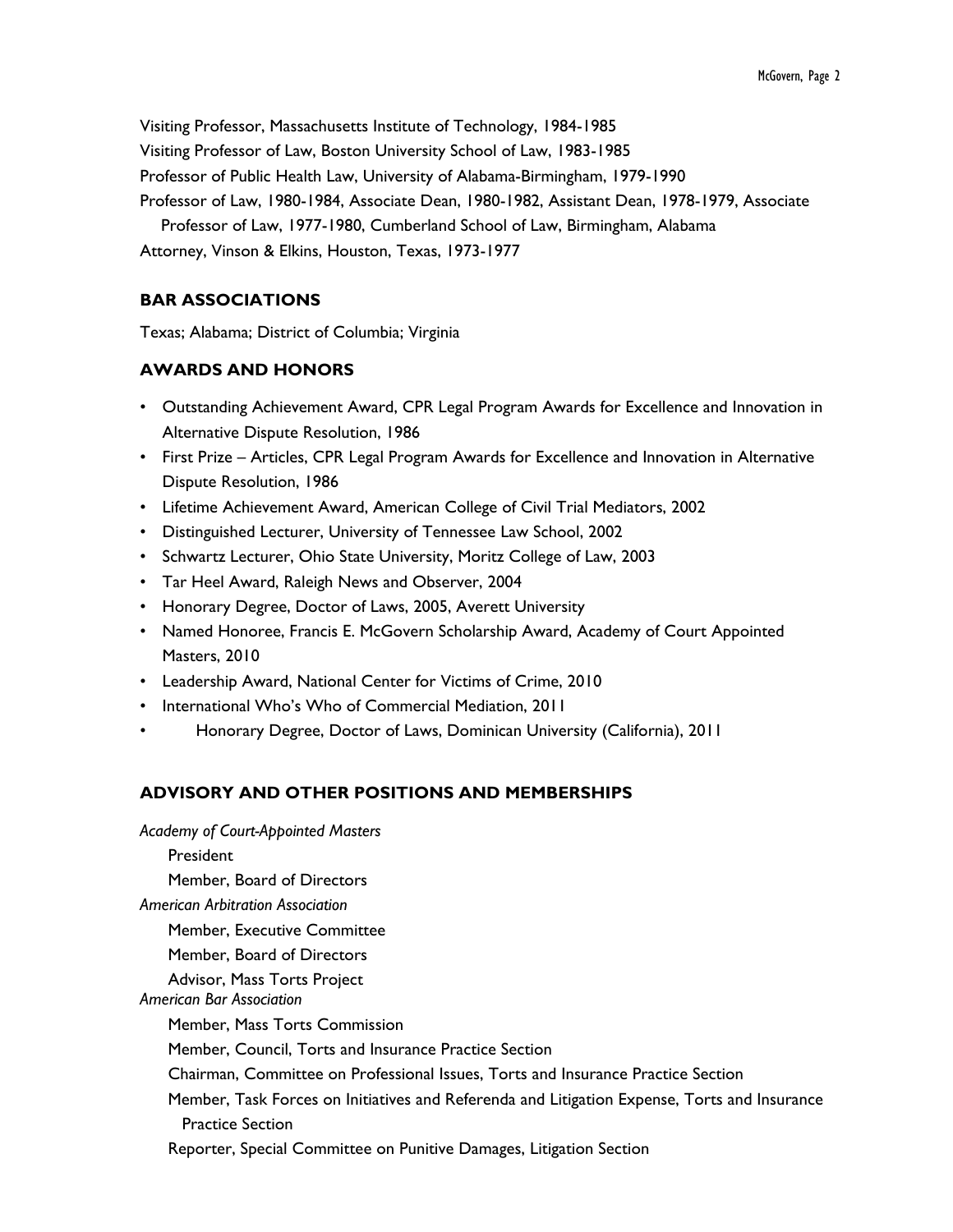Advisor, Catastrophe Committee, Litigation Section *American Law Institute*  Member Advisor, Complex Litigation Project Advisor, Restatement of American Indian Law *Averett University* Vice Chairman, Board of Trustees Chairman, Academic Affairs Committee *Brookings Institute* Member, Working Group on Civil Justice Reform *Carnegie Commission* Member, Task Force on Science and Technology in Judicial and Regulatory Decision Making *Celotex Asbestos Settlement Trust* Trustee *Center for Public Resources*  Academic Sustaining Member and Consultant Member, Judicial Panel *Conference of Chief Justices* Advisor, Mass Tort Litigation Committee *Consensus Building Institute* Board Member *Federal Judicial Center* Consultant, Asbestos Litigation Seminars *Fibreboard Asbestos Compensation Trust* **Trustee** *International Centre for Dispute Resolution* Member, Neutral Arbitrator Panel *Judicial Conference of the United States* Advisor, Working Group on Mass Torts *Judicial Panel on Multi-District Litigation* Reporter, JPMDL Study Project *Manual for Complex Litigation 2d* Technical Advisor, Board of Editors *National Mock Trial Championship Team* Advisor *National Center for State Courts* Senior Advisor *U.S. Judicial Conference* Reporter*,* Court Administration and Case Management Committee *Virginia Bar Association* Member, Special Issues Committee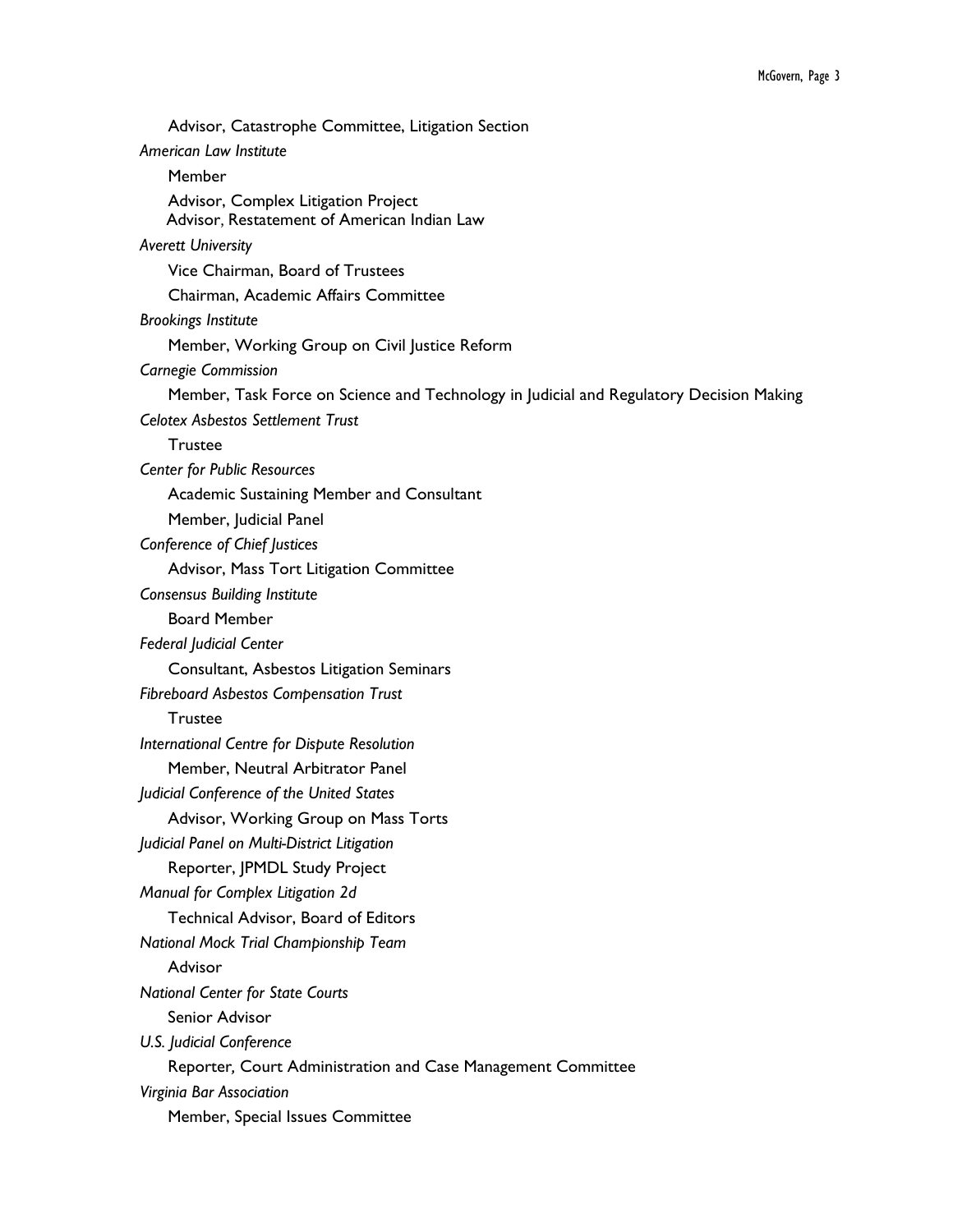#### **SPECIAL MASTER, COURT EXPERT, MEDIATOR, or NEUTRAL**

A.H. Robins Bankruptcy, Richmond, Virginia Abate v. ACandS, Inc., Baltimore, Maryland Abrams v. GAF, Pascagoula, Mississippi Adams, et al. v. U.S., et al., Boise, Idaho Agabekov v. Lucifer Lighting Co., New York, New York, and Geneva, Switzerland Ahearn v. Fibreboard, Tyler, Texas A.L.U. Textile v. Texaco Chemical, Passaic, New Jersey Amatex Bankruptcy, Philadelphia, Pennsylvania ASG, Washington, DC Associated Electric & Gas Insurance Services Limited v. Kender Morgan, Inc., et al., Las Vegas, Nevada Averill v. Averill, Kalispell, Montana Baron v. Budd, Dallas, Texas Blue Cross/Blue Shield of Mississippi, Inc. v. Louisiana Health Service and Indemnity Company, Baton Rouge, Louisiana Celotex Bankruptcy, Tampa, Florida Chieftan Royalty Company, et al. v. QEP Energy Company, Oklahoma City, Oklahoma Chickasaw and Choctaw Nations of Oklahoma v. Mary Fallin, et al., Oklahoma City, Oklahoma Cichon et al. v. Viasys Holdings, Chicago, Illinois City of San Antonio, San Antonio, Texas v. Hotels.com et al. Clean Water Act Regulatory Negotiation, Boise, Idaho Coffey v. Freeport Mc-Moran, Blackwell, Oklahoma Combustion Engineering Bankruptcy, Wilmington, Delaware Custer, et al. v. Cerro, et al., St. Louis, Missouri Dow Chemical v. Firemen's Fund, Bay City, Michigan Dow Corning Bankruptcy, Bay City, Michigan Dresser Bankruptcy, Pittsburgh, Pennsylvania Federal-Mogul Bankruptcy, Wilmington, Delaware Georgia Hensley, et al. v. Computer Sciences Corporation et al., Texarkana, Arkansas GeoTag Inc. v. Frontier Communications Corp., et al., Marshall, Texas Gibbs v. Lobit, Houston, Texas Global Research Analyst Settlement Distribution Fund, New York, New York Gray, et al. v. Derderian, et al., Providence, Rhode Island Hard Rock Café International v. Hard Rock Hotel Holdings, et al., New York, New York Hobbs, et al. v. Burlington Northern Santa Fe Railroad Co., Libby, Montana Idaho/Nez Perce/EPA Clean Water Act Regulatory Negotiation, Boise, Idaho In re: Babcock & Wilcox Bankruptcy, New Orleans, Louisiana In re: Bluegrass Crop Residue Dispute Process, Coeur d'Alene, Idaho In re: ConAgra Peanut Butter Litigation, Atlanta, Georgia In re: Currency Conversion Fee Antitrust Litigation, New York, New York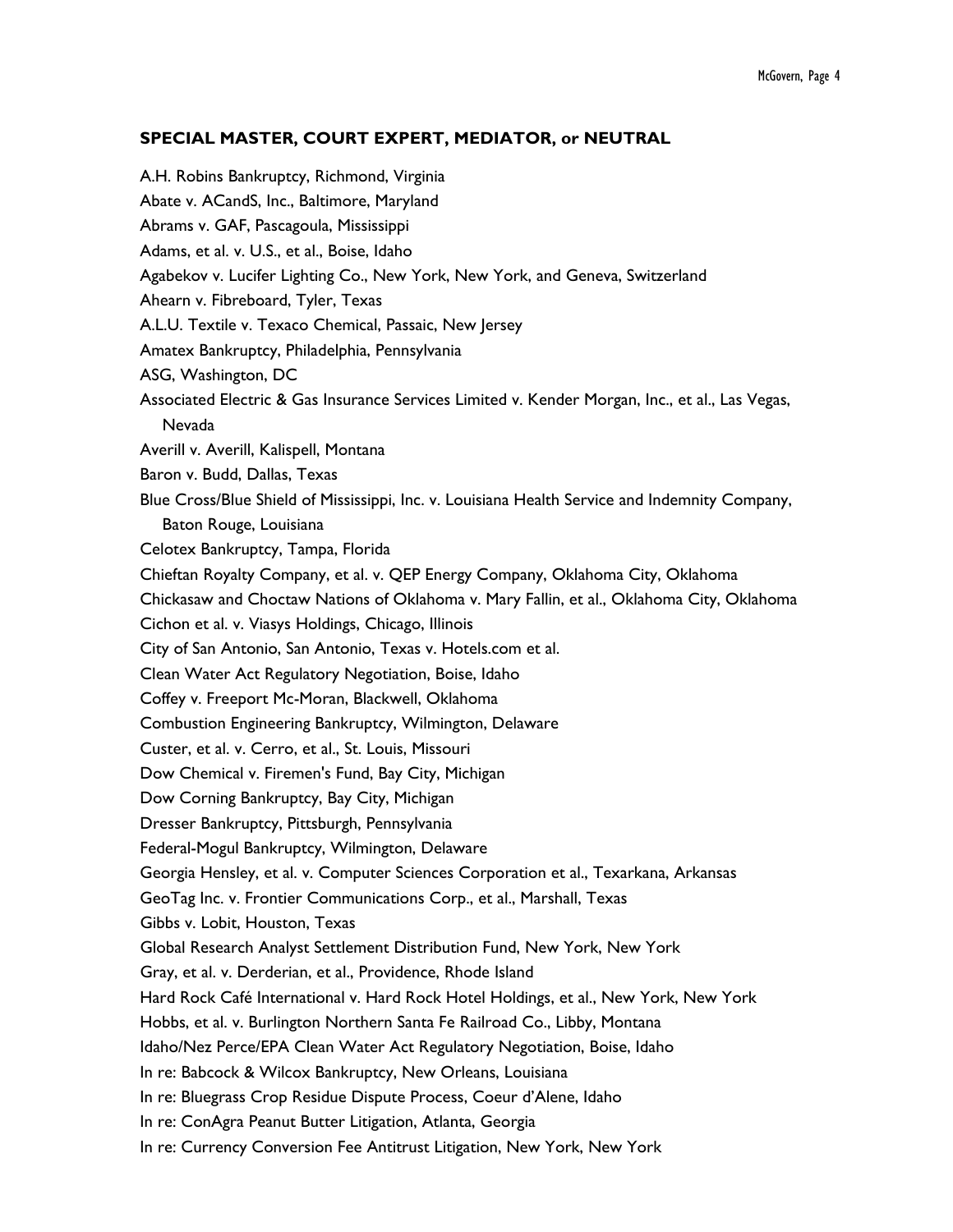In re: Gray's Lake, Boise, Idaho In re: Hipps Road, Jacksonville, Florida In re: Ohio Asbestos Litigation, Cleveland, Ohio In re: Oil Spill by the Oil Rig "Deepwater Horizon" in the Gulf of Mexico on April 20, 2010, New Orleans, Louisiana In re: Passaic Fire Litigation, Newark, New Jersey In re: Pharmaceutical Industry Average Wholesale Price Litigation, Boston, Massachusetts In re: Phenylpropanolamine (PPA) Products Liability Litigation, Seattle, Washington In re: Silicone Gel Breast Implants, Birmingham, Alabama In re: The Libby Medical Plan qualified Settlement Fund Trust, Libby, Montana In re: WTC Properties, New York, New York In the Matter of American Skandia Investment Services, Inc., Chicago, Illinois In the Matter of Bank of America Securities, LLC, Washington, DC In the Matter of Bear, Stearns & Co., Inc., and Bear, Stearns Securities Corp., Washington, DC In the Matter of Citibank Global Markets, New York, New York In the Matter of Prudential Equity Group, Boston, Massachusetts Jenkins v. Raymark, Marshall, Texas Kauai Ka Lock Dam Litigation, Kauai, Hawaii Kinder Morgan, Inc. v. Associated Electric & Gas Insurance Services Limited, Houston, Texas Kimberly-Clark v. Cardinal, Atlanta, Georgia Kolbeck, et al. v. Twenty First Century, et al., Texarkana, Arkansas Linscomb v. Pittsburgh-Corning, Beaumont, Texas Manville Bankruptcy, New York, New York MCC Bankruptcy, Wilmington, Delaware National Gypsum Bankruptcy, Dallas, Texas Newman v. Stringfellow, Riverside, California Nez Perce Tribe & Idaho Power Co., Boise, Idaho Owens Corning Bankruptcy, Wilmington, Delaware Patrick v. Allen, New York, New York Plaintiffs v. Allstate Insurance Company, New Orleans, Louisiana Plaintiffs v. State Farm Fire and Casualty Company, New Orleans, Louisiana PSI of Indiana v. Exxon, Indianapolis, Indiana Scott v. Cardinal et al., Winston-Salem, North Carolina Securities and Exchange Commission v. Health South Corporation, Birmingham, Alabama Smith v. Hughes Aircraft, Tucson, Arizona Snake River Basin Adjudication, Twin Falls, Idaho Tilousi v. Arizona Board of Regents, Phoenix, Arizona Tribes and CFI Partnership, Milwaukee, Wisconsin UMG Recordings, Inc. v. NBC Universal, Inc., et al., Los Angeles, California UNR Bankruptcy, Chicago, Illinois Underwriters at Lloyd's v. McDermott, New Orleans, Louisiana United Nations Compensation Commission, Geneva, Switzerland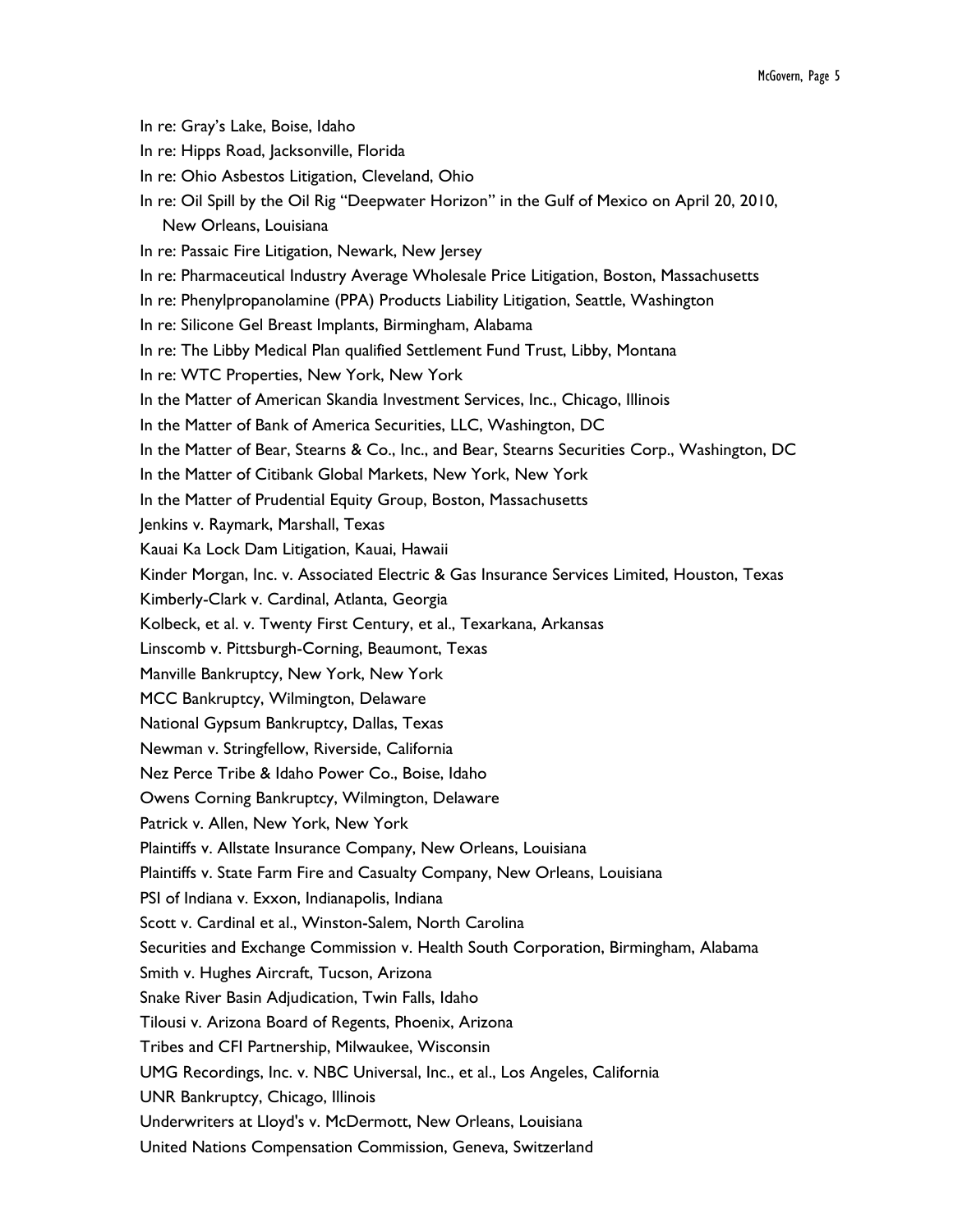United States of America *ex rel.* Harold (Gene) Wright v. Agip Petroleum, et al., Texarkana, Texas United States v. Michigan, Kalamazoo, Michigan United States v. Thomas Solvent Company, Battle Creek, Michigan Upjohn v. Aetna, Kalamazoo, Michigan Valenzuela v. Hughes Aircraft Company, Tucson, Arizona W.R. Grace Bankruptcy, Wilmington, Delaware Wilhoite v. Olin Corporation, Birmingham, Alabama Woodman v. United States, Jacksonville, Florida Young v. Pierce, Tyler, Texas

# **BOOKS**

- *The Preparation of a Product Liability Case*, with Scott Baldwin and Francis Hare, Jr., Little, Brown and Company (1981 and 2d ed. 1993)
- *Successful Litigation Techniques: Student Edition,* with Joseph Kelner, Matthew Bender and Company (1981)

# **ARTICLES**

*Evaluating and Improving the MDL Process*, 38 Litigation Magazine 26 (2012). Litigation after natural disasters, 15<sup>th</sup> International Liability Forum, Munich, Germany (2012). *Multidistrict Litigation No. 2179*, 58 LSU MINERAL LAW INSTITUTE 13 (2011).

*Punitive Damages and Class Actions*, 70 LA. L. REV. 435 (2010).

*Distribution of Funds in Class Actions - Claims Administration*, 35 J. CORP. L. 123 (2009).

*Dispute Systems Design: The United Nations Compensation Commission*, 14 HARV. NEGOT. L. REV. 171 (2009).

*Les Limites de la reparation du prejudice*, Contributor, Dalloz (2009).

*Second-Generation Dispute system Design Issues in Managing Settlements*, 24 OHIO ST. J. DISP. RESOL. 53 (2008).

*A Model State Mass Tort Settlement Statute*, 80 TUL. L. REV. 1809 (2006).

*The Evolution of Asbestos Bankruptcy Trust Distribution Plans*, 62 N.Y.U. ANN. SURV. AM. L. 163 (2006).

*A Proposed Settlement Rule for Mass Torts*, 74 U.M.K.C. L. REV. 623 (2006).

*A Model Mass Tort: The PPA Experience*, 54 DRAKE L. REV. 621 (2006).

*Mediation of the Snake River Basin Adjudication*, 42 IDAHO L. REV. 547 (2006).

*Challenges Faced by Courts in Chapter 11 Filings by Companies with Asbestos Liabilities*, 24 DEL. LAW. 18 (2006).

*Evaluation et Egalisation des Dommages pour Blessures Pesonnelles aux Etat-Unis*, (Cour de Cessataions L'edition in-situ du Cycle sur DVD-ROM (2006).

- *Strategic Mediation in Transboundary Water Large Lawsuits*, Conference Proceedings Publication, *Transboundary Waters: Crossing Cultural Boundaries*, The Utton Center, Univ. of New Mexico Law School, Albuquerque, NM (2005).
- *Procedural Difficulties and Innovations in Asbestos Litigations*, International Comparison of Asbestos Litigation, Univ. of Kyoto (Japan) Graduate School of Law (2005).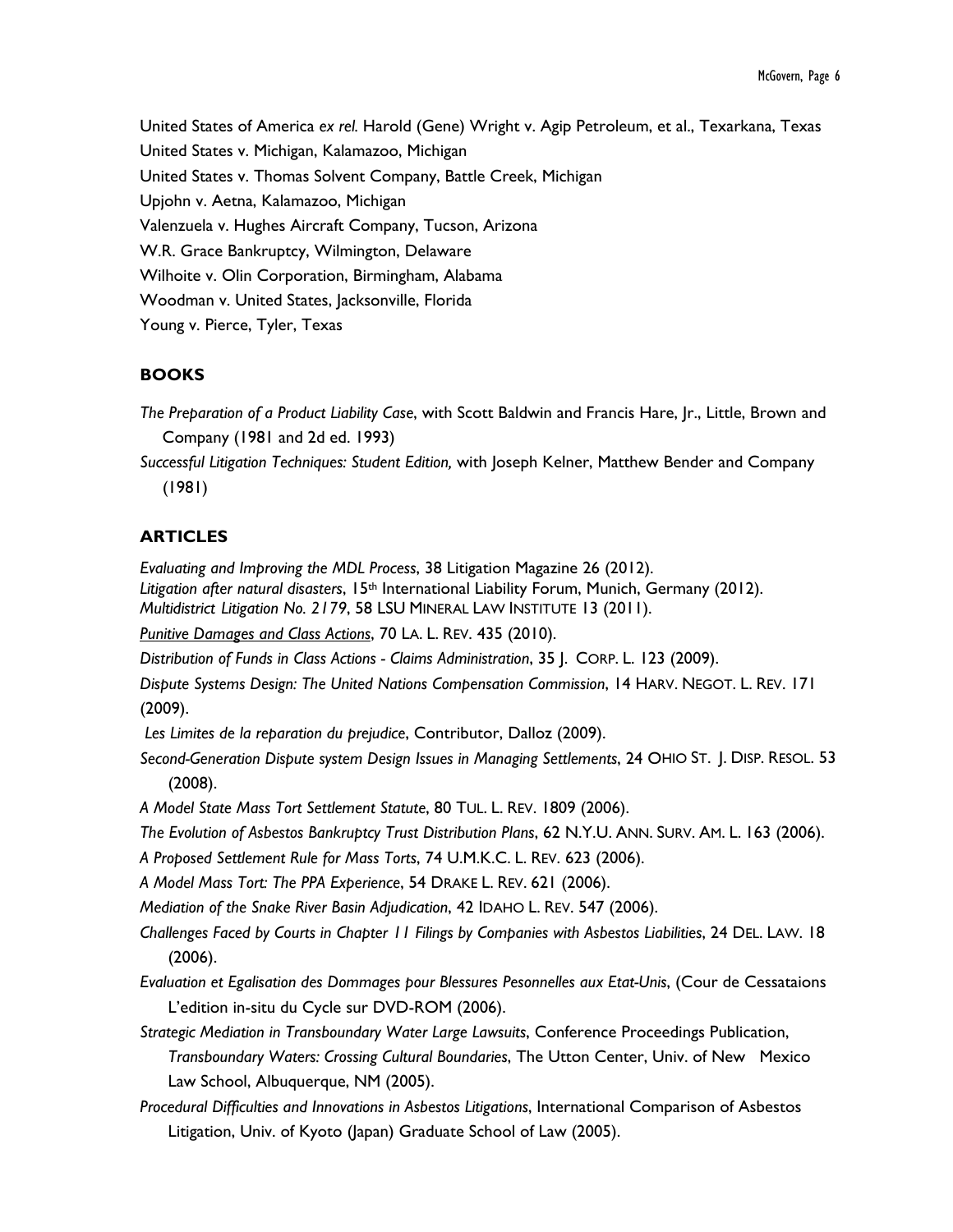- *Common Themes and Unintended Consequences in Class Action Reform*, 83 WASH. U. L. Q. Why of Claims Resolution Facilities," 57 STAN. L. REV. 1361 (2005).
- *Compensation Schemes and Dispute Resolution Mechanisms: Beyond the Obvious*, 21 NEGOT. J. 231 (2005).
- *The Future of Judicial Masters*, 31 WM. MITCHELL L. REV. 1252 (2005).
- *Judicial Ethics Meet Political Reality*, The Bencher, American Inns of Court (Nov-Dec 2004).
- *Asbestos Legislation II: Section 524(g) Without Bankruptcy*, 31 PEPP. L. REV., 233-260 (2004).
- *Asbestos Legislation I: A Defined Contribution Plan*, 71 TENN. L. REV. 155 (2003).
- *Deceptive Trade Practices Litigation: Context and Procedural Standards*, Manhattan Institute Conference Series (October 2003).
- *Mass Torts: Lessons in Competing Strategies and Unintended Consequences*, 2 Civil Action (2003).
- *Litigation as an Alternative to Legislation in Achieving Public Health Reform*, XXIII La Revue Tocqueville (2002).
- *Multiparty Disputes: Managing Variables Key to Successful Arbitration*, 9 Dispute Resolution Magazine 3-4 (Fall 2002).
- *The Tragedy of the Asbestos Commons*, 88 VA. L. REV. 1721 (2002).
- *Settlement of Mass Torts in a Federal System*, 16 WAKE FOREST L. REV. 102 (2002).
- *Foreword: Complex Litigation at the Millennium*, Special Editor, 64 L. & CONTEMP. PROBS. 1 (Spring/Summer 2001).
- *Toward a Cooperative Strategy for Federal and State Judges in Mass Tort Litigation*, 148 PENN. L. REV. 1867 (2000).
- *Class Actions and Social Issue Torts in the Gulf South*, 74 TUL. L. Rev. 1655 (2000).
- *Strategic Mediation*, Dispute Resolution Magazine (Summer 1999), at 4.
- *Beyond Efficiency: A Bevy of ADR justifications*, Dispute Resolution Magazine (Summer 1997), at 12.
- *The Defensive Use of Federal Class Actions in Mass Torts*, 39 ARIZ. L. REV. 595 (1997).
- *Rethinking Cooperation among Judges in Mass Tort Litigation*, 44 UCLA L. REV. 1851 (1997).
- Book Review, 95 MICHIGAN LAW REVIEW 2077 (1997) [reviewing Jack B. Weinstein, *Individual Justice in Mass Tort Litigation* (1996) and Michael D. Green, *Bendectin and Birth Defects: The Challenges of Mass Toxic Substances Litigation* (1996)].
- *Implementing a Taint Test to Address the Problems Raised by Compelled Disclosure,* 59 L. & CONTEMP. PROBS. 185 (1996).
- *An Analysis of Mass Torts for Judges*, 73 TEX. L. REV. 1821 (1995).
- *Looking to the Future of Mass Torts: A Comment on Siliciano and Schuck*, 80 CORNELL L. REV. 1022 (1995).
- *The Intellectual Heritage of Claims Processing at the United Nations Compensation Commission*, in *The United Nations Compensation Commission: Thirteenth Sokol Colloquium* (Richard B. Lillich ed., 1995).
- *Introduction: Models for Managing Mass Tort and Insurance Coverage Litigation*, in *Managing Complex Litigation: Procedures and Strategies for Lawyers and Courts,* American Bar Association (1992).
- *Lessons from U.S. Alternative Dispute Resolution*, La médiation: un mode alternatif de résolution des conflits?, Schulthess Polygraphischer Verlag, Zürich (1992).
- *Models for Managing Mass Tort and Insurance Coverage Litigation*, in *Managing Modern Litigation: Learning to Live With New Judicial Controls and New Trial Tools,* American Bar Association (1991).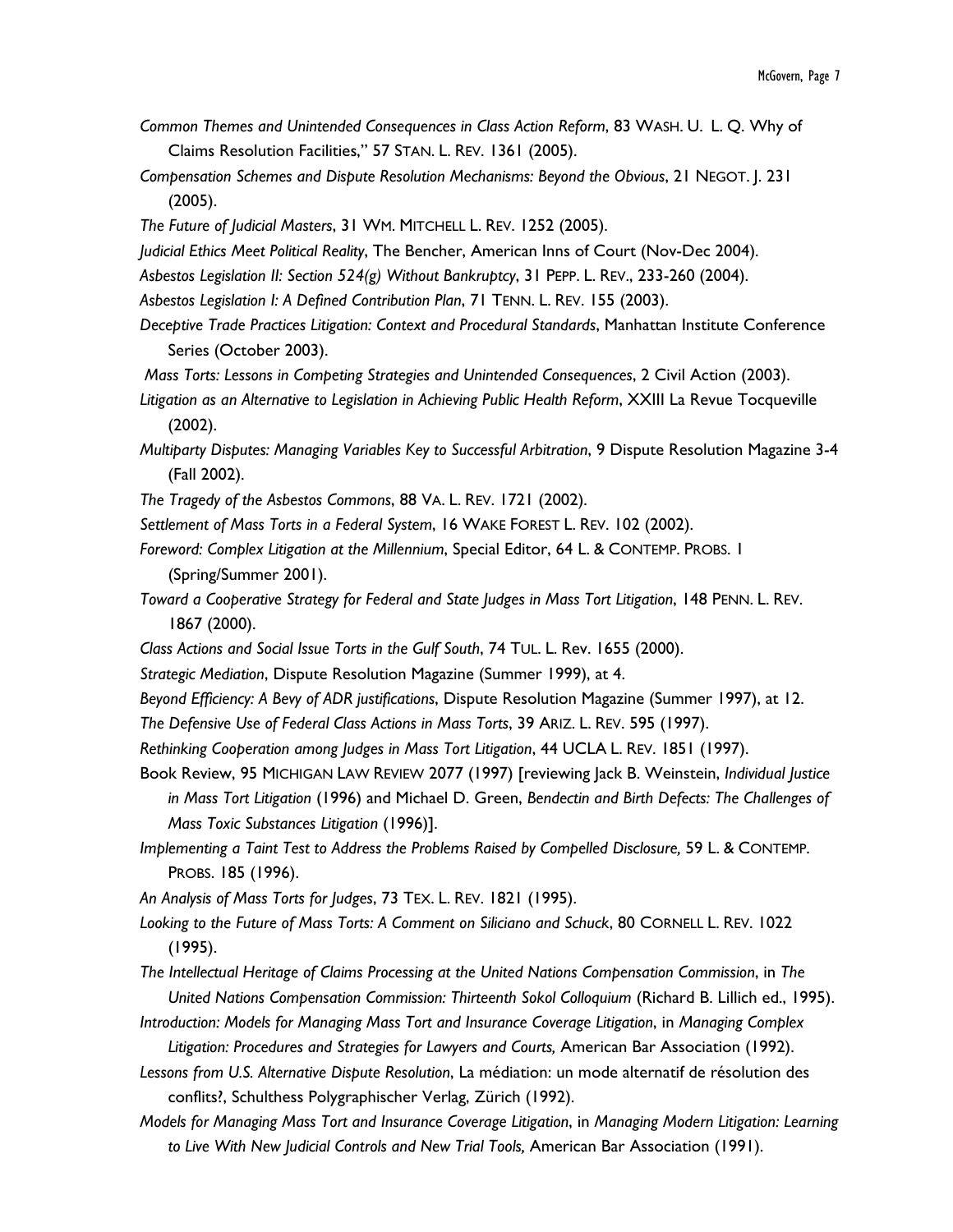- *The Cycle of Mass Tort Litigation*, Yale Law School Program in Civil Liability (1990).
- *The Alabama DDT Settlement Fund*, 53 L. & CONTEMP. PROBS. 61 (1990).
- *Foreword: Claims Resolution Facilities and the Mass Settlement of Mass Torts*, 53 L. & CONTEMP. PROBS. 1 *(1990).*
- *An Overview of Specialized Applications of ADR,* in *Handbook of Alternative Dispute Resolution*, State Bar of Texas (1990).
- *Resolving Mature Mass Tort Litigation*, 69 B.U. L. REV. 659 (1989).
- *The Discovery Survey*, with E. Allan Lind, 51 L. & CONTEMP. PROBS. 51 (1988).
- *The Trial of Socrates*, with Judge Vaughn R. Walker, Bohemian Club, (2011).
- *Moving the Pig Through the Python - Multiple Approaches to Resolving Case Management Problems in Toxic Tort Litigation*, in SMU Products Liability Institute, Matthew Bender and Company (1988).
- *Use of Masters and Magistrates in Complex Litigation*, in ADR and the Courts: A Manual for Judges and Lawyers, Butterworth (1987).
- *Court Appointed Experts: An Overview*, in ADR and the Courts: A Manual for Judges and Lawyers, Butterworth (1987).
- *Toward a Functional Approach for Managing Complex Litigation*, 53 CHI. L. REV. 440 (1986).
- *Managing Complex Litigation - Old and New Devices and Techniques*, in SMU Products Liability Institute: *Evidence and Tactics in the Product Liability Case*, Matthew Bender and Company (1984).
- Book Review, 4 ENVTL. IMPACT ASSESSMENT REV. 597 (1983) [reviewing James K. Sebenius, *Negotiating the Law of the Sea: Lessons in the Art and Science of Reaching Agreement* (1984)].
- *The Organization of Multiple Party Litigation: Class Actions and Multidistrict Litigation*, in SMU Products Liability Institute, Matthew Bender and Company (1983).
- *Management of Multiparty Toxic Tort Litigation: Case Law and Trends Affecting Case Management*, 19 F. 1 (1983).
- *Toxic Substances Litigation in the Fourth Circuit*, 16 RICH. L. REV. 247 (1982).
- *The Alabama Extended Manufacturer's Liability Doctrine*, Alabama Pattern Jury Instructions Civil, Lawyers Co-operative Publishing Company (1982).
- *The Variety, Policy and Constitutionality of Product Liability Statutes of Repose*, 30 AM. U. L. REV. 579 (1981).
- *The Status of Statutes of Limitations and Statutes of Repose in Product Liability Actions: Present and Future*, 16 F. 416 (1981).

#### **SELECTED SPEECHES**

A.A. White Foundation Alternative Dispute Resolution Program Academy of Court-Appointed Masters Programs Aetna Alternative Dispute Resolution Program

Alabama Bar Institute for Continuing Legal Education Programs

- Alabama Judicial College Programs
- American Arbitration Association Programs
- American Association of Law Schools Annual Meetings and Workshop
- American Bankruptcy Institute Programs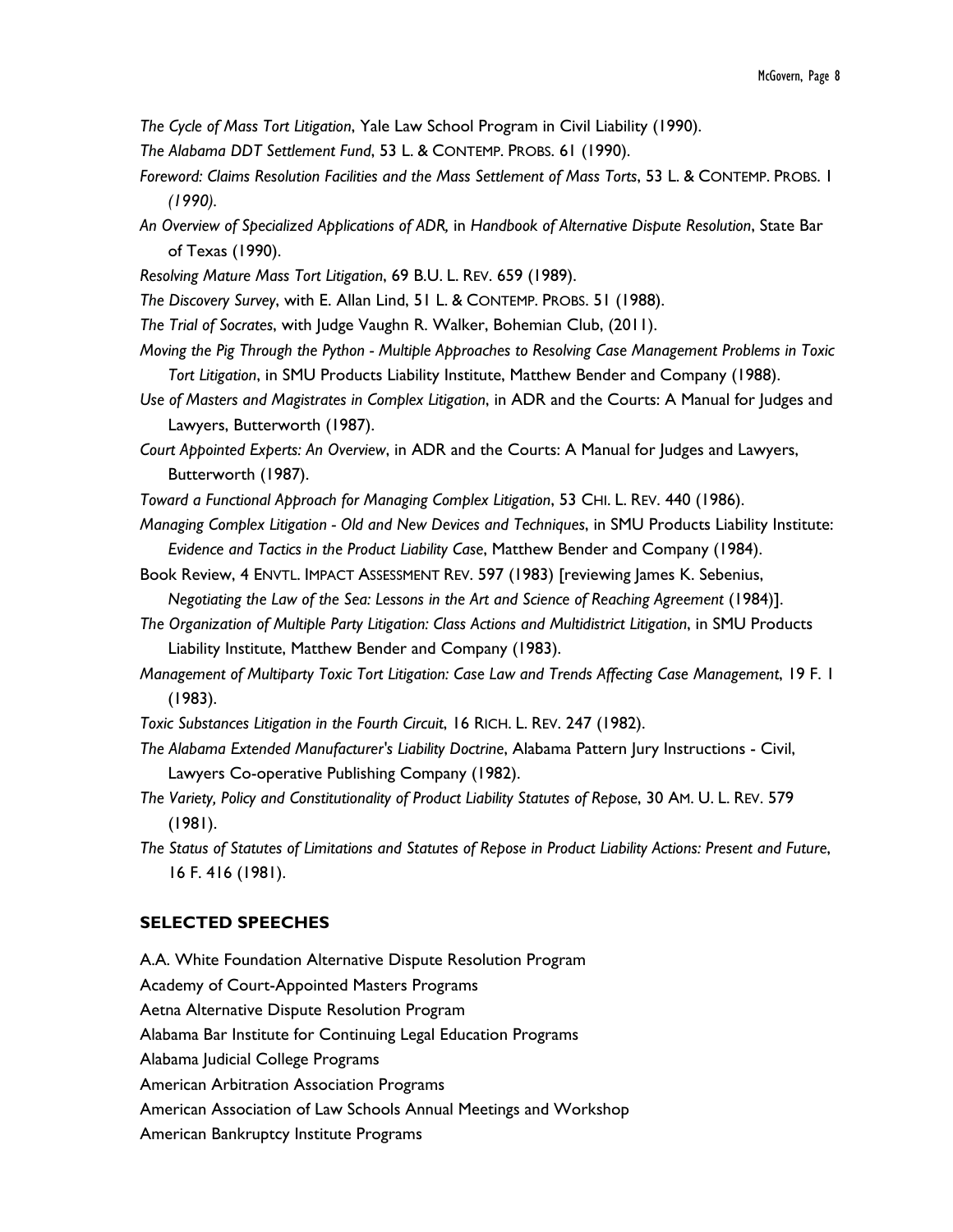American Bar Association Annual Meetings, Mid-Winter Meetings and Special Programs American College of Civil Trial Mediators Annual Meeting American College of Trial Lawyers Annual Meeting American Enterprise Institute Programs American Law Institute - American Bar Association Programs American Society of International Law Regional Meeting American Society of International Law Programs American Society of Plastic and Reconstructive Surgeons Annual Meeting Andrews Publications Seminars Anglo-American Exchange Program Asia America Institute in Transnational Law Association of Analytic Chemists Annual Meeting Association of the Bar of the City of New York Programs Association of Trial Lawyers of America Annual Meetings and National Colleges Bank Depository User Group Annual Seminar Bernstein, Litowitz Forum Boston University Law School Programs Canadian – American Exchange Program Center for Public Resources (CPR) Conferences and Annual Meetings Columbia University Seminar on Toxic Substances Litigation Conference of State Supreme Court Chief Justices Annual Meetings Consensus Building Institute Programs Conservation Foundation Annual Meeting Cornell Law School Seminar Cour de Cassation Seminars Dallas Bar Association Program Delaware Judges Association Annual Meetings Dikemes College Year in Athens Seminar Duke Judging Science Programs Duke University Fuqua School of Business Federal Judicial Center National Programs, Seminars, and Special Programs Federalist Society Programs Fiduciary & Investment Risk Management Association Programs The Ford Foundation National Conference for Judges and Masters Involved in Western General Stream Adjudications Fordham Law Review National Symposium on Civil Justice Issues Fox Leadership Program, University of Pennsylvania Fuqua School of Business Seminars Georgetown University Medical and Law Centers Program for Science and Law General Motors Corporation Legal Seminars Harris-Martin Conferences Harvard Law School, Program on Negotiation Programs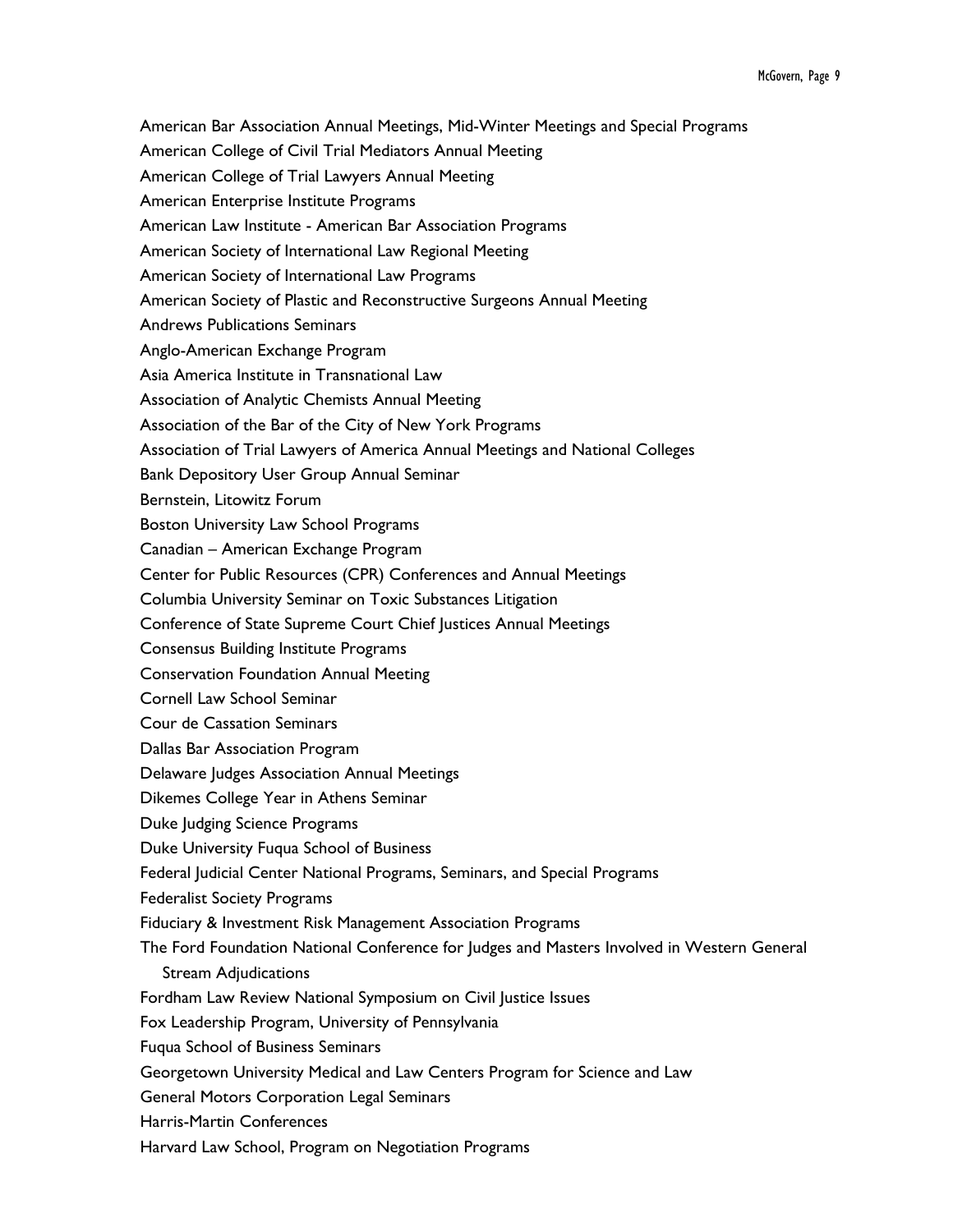Harvard University January Term Seminar HB Insurance Insolvency & Reinsurance Roundtable IACC/CAIL/ALI-ABA India Conference Idaho Water Users Associates Conference Inner Circle of Advocates Institute des Hautes Études Sur La Justice Judicial Seminars and Programs Institute for Law & Economic Policy Programs Institute Suisse de Droit Comparé Mediation Seminar International Bar Association Annual Meeting International Center for Hellenic and Mediterranean Studies International Conference on Iraq-Kuwait War Johnson & Johnson DePuy Hip Implant Litigation Conference Judicial Arbitration and Mediation Service Annual Programs Law and Society Annual Meetings Louisiana State Bar Association Annual Meeting and Programs Louisiana State University Law Review Symposia Manhattan Institute Conference Series Massachusetts Institute of Technology Ocean Conflict Resolution Conference McCammon Group Program Mealey's Asbestos Conferences Montenegro Law Program Munich International Liability Forum National Academy of Sciences Programs National Association of Women Judges Annual Meeting National Center for Victims of Crime National Conference of Local Defense Associations Annual Meeting National Conference on Dispute Resolution and the State Courts National Conference on the Future of the Courts National Conference on Mass Torts National Forum for Judicial Excellence National Institute for Dispute Resolution Board Meeting National Judicial College Programs New York University Law School Programs and Seminars North Carolina Bar Association Dispute Resolution Program Northwestern School of Law Dispute Resolution Institute Ohio State Law School Programs Oxford University Seminar on Globalization of Class Actions Pennsylvania Judges Association Annual Meeting Pepperdine Law School Programs Practicing Law Institute Programs Product Liability Advisory Council Program Program on Distribution of Securities Litigation Settlements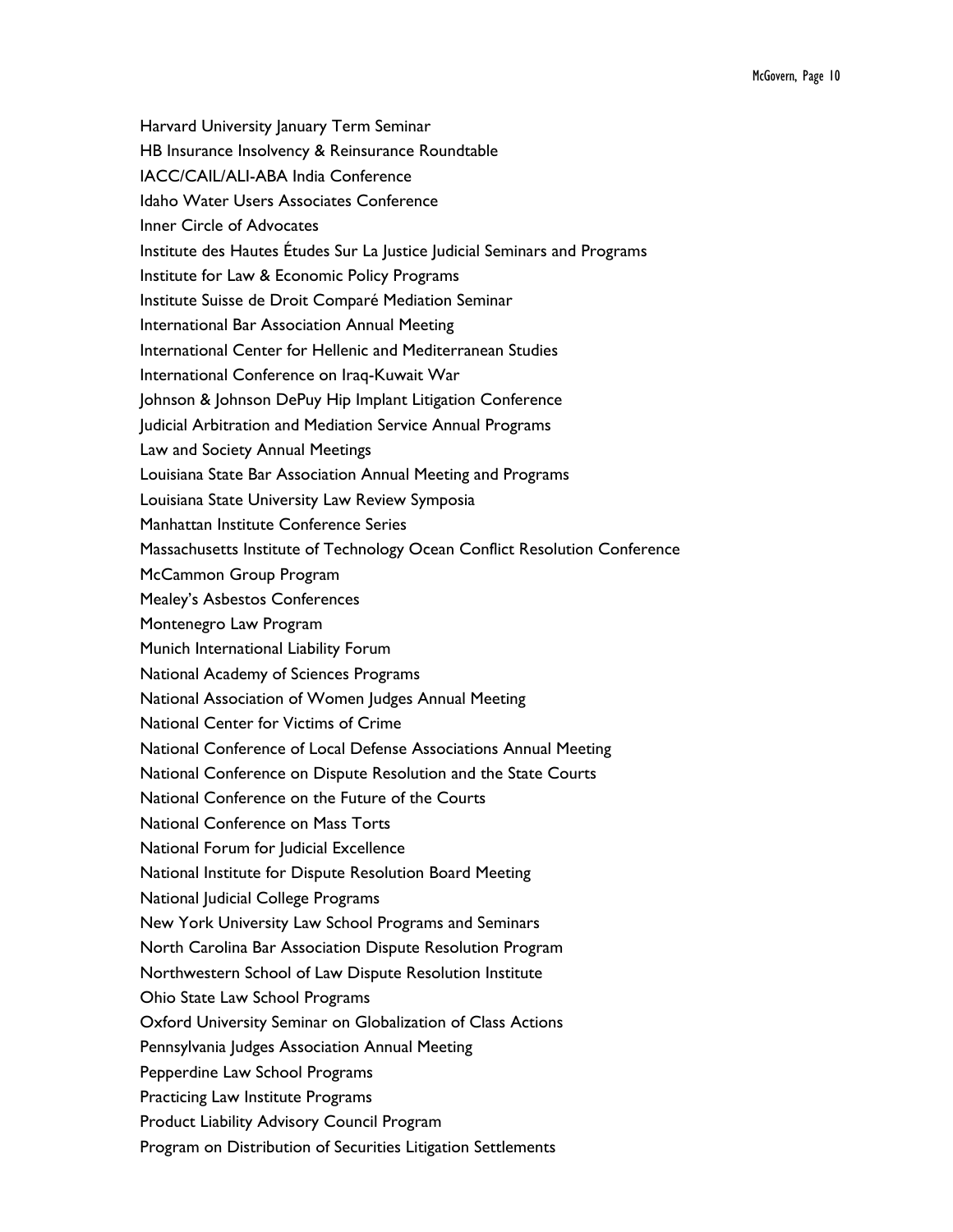Renmin University Program, Peking, Seminar The Rand Institute for Civil Justice Seminars Roger Williams School of Law Program Securities and Exchange Commission Programs The Sedona Conference Programs SOKOL Colloquium on Private International Law Sonoma State University Lecture Southeastern Corporate Law Institute Annual Programs Southern Methodist University Personal Injury and Products Liability Symposia Southwestern Law School Program Stanford Law School Programs and Seminars The Hague Academy of International Law The Hague Institute for Global Justice Transferee Judges Conferences Tulane Law School Programs UCLA Law Review Symposium on Alternative Dispute Resolution United States Courts Conference United States District Court, Eastern District of Texas, Judicial Education Conference United States Judicial Conference Advisory Committee on Rules Programs United States Judicial Conference Federal Jurisdiction Committee Programs United States Judicial Conference Standing Committee on Rules Programs United States Securities Exchange Commission Programs United States Third, Fifth, and Eighth Circuit Courts of Appeals Judicial Conferences United States Third, Fourth, Fifth, Sixth, Seventh, Eighth, Ninth, Tenth and Eleventh Circuit Court of Appeals Judicial Workshops University of Alabama Law Review Symposium on the Civil Justice Reform Act of 1990 University of Arizona Communication School Conference on Trial Advocacy University of Arizona Law School Symposium on Class Actions University of California—Davis, School of Law Seminar University of San Francisco, School of Law Seminars University of Chicago Legal Forum Program on Juries University of Cincinnati Law School Program University of Colorado School of Law Seminar University of Connecticut Law School Program University of Houston Law Center Seminars University of Idaho School of Law Seminars University of Kyoto, Symposium on Asbestos Litigation University of Maryland School of Law Mass Tort Seminar University of Mississippi College of Law Seminar University of Missouri—Kansas City Seminar University of Oregon Law School Programs University of Pennsylvania Law School Programs